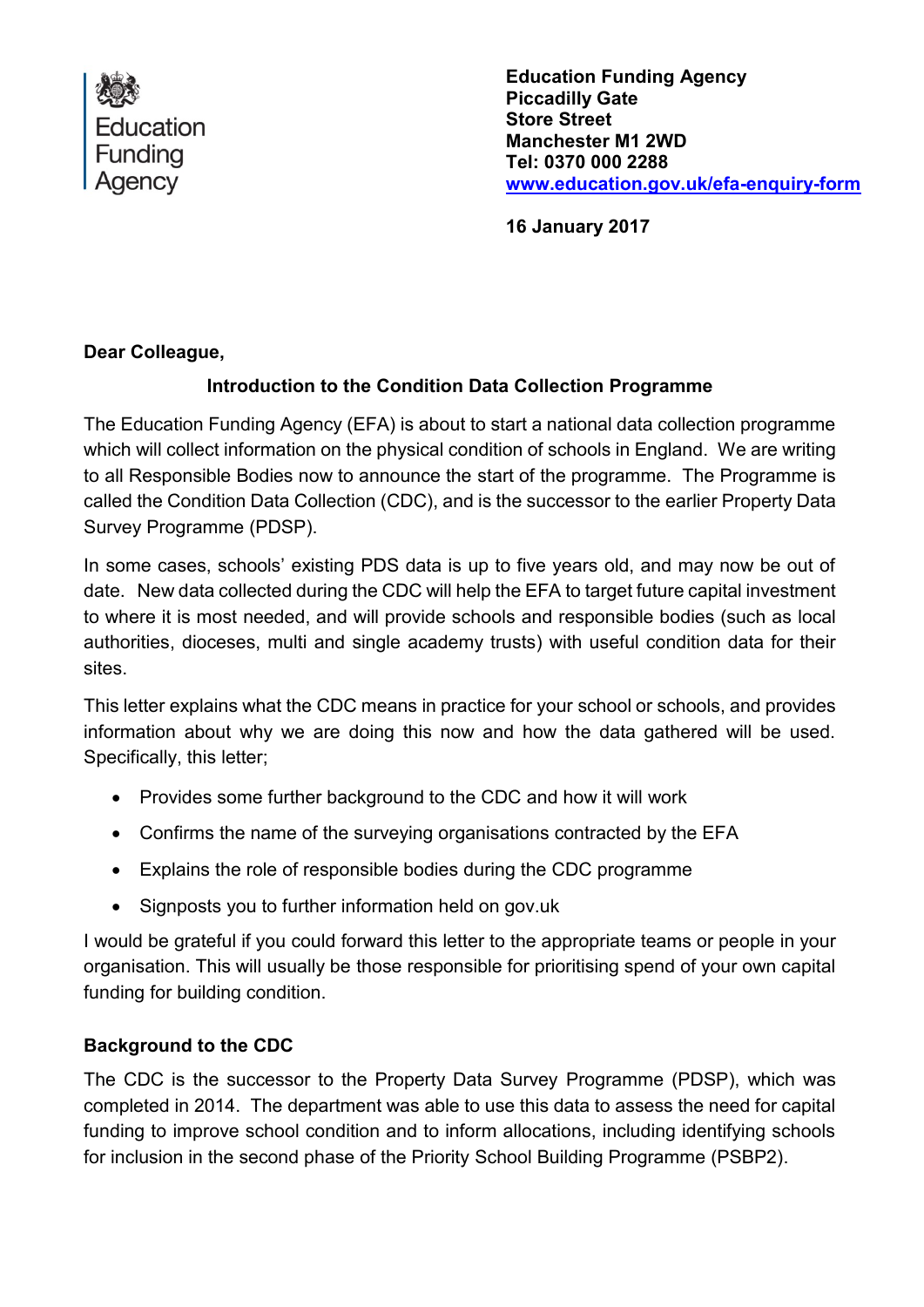There were important lessons learnt from the PDS and we have worked with stakeholders to improve the way condition data is collected.

| <b>Data</b>                        | <b>Description</b>                                                                                                                                                                   | Why we are collecting the<br>data                                                                                                            |
|------------------------------------|--------------------------------------------------------------------------------------------------------------------------------------------------------------------------------------|----------------------------------------------------------------------------------------------------------------------------------------------|
| Condition data                     | Data on the physical condition of<br>school buildings.                                                                                                                               | To help target future capital<br>investment to where it is most<br>needed                                                                    |
| Contextual data                    | Information about each school's<br>site and its buildings (including<br>details of shared 3 <sup>rd</sup> party usage,<br>status, number<br>listed<br>0f<br>classrooms, for example) | To help the EFA understand<br>more about the usage<br>of<br>buildings by schools.                                                            |
| &<br>Management<br>compliance data | Data on whether or not key building<br>management and compliance<br>documentation exist for a school's<br>site, such as an asbestos register<br>and fire risk assessment.            | To help the EFA understand the<br>extent to which<br>building<br>management documentation<br>exists across the<br>national<br>school estate. |

The CDC will collect three main categories of data:

## **Use of CDC data**

The EFA will use CDC data for a number of purposes. These include;

- Supporting future converstations with HM Treasury about schools' capital funding.
- Facilitating future condition allocations to responsible bodies and groups of schools
- Providing a complete picture of the nature of the school estate over time
- Supporting building asset management planning
- Identifying school buildings for inclusion in potential future rebuilding programmes.

In terms of your use of this data, please note that the CDC will not collect detailed information on cost, nor will it identify remedial actions needed to resolve condition issues that are identified by CDC surveyors. It is therefore not intended to to replace any existing condition survey data held locally by schools and responsible bodies, which will be more detailed, more suitable for developing locally delivered maintenance programmes, and will need to be updated locally when needed.

#### **How the CDC is delivered**

The CDC programme will run from 2017 to 2019, and once complete will have collected data for around 22,000 schools. The EFA are contracting with four Surveying Organisations (SOs) to collect the data about schools, plus an additional surveying organisation to provide quality assurance and technical administration for the duration of the programme.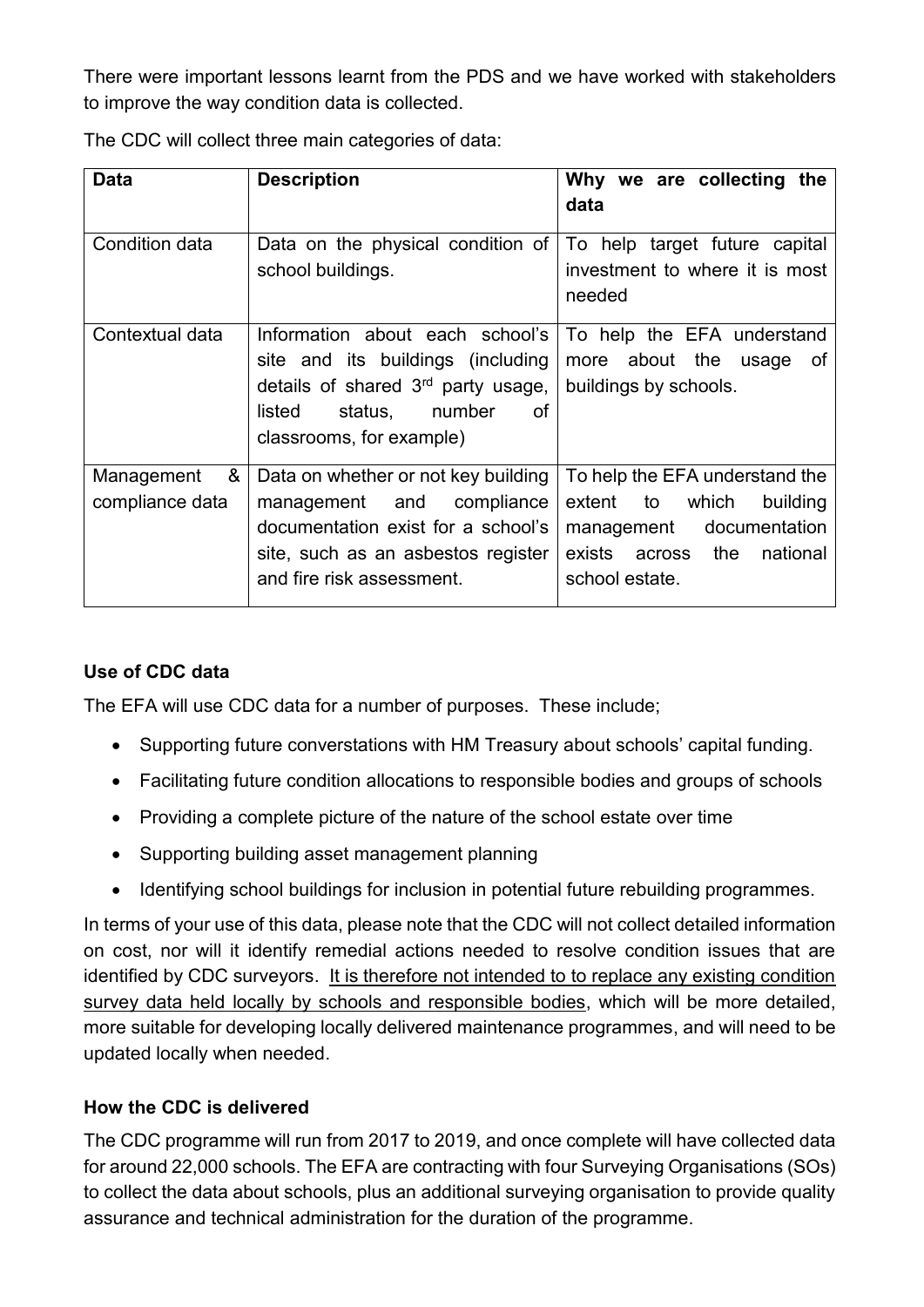The Surveying Organisations are:

- Faithful + Gould
- Aecom
- Capita
- Rider Levett Bucknall
- Arcadis (Technical administration and quality assurance only)

The CDC Programme will be delivered in phases, and each phase is expected to take between four and six months to complete. The Surveying Organisations will be responsible for contacting schools and arranging visits within each phase, and will be provided with list of roughly 900 schools each (3600 in total) by the EFA at the beginning of each phase of the programme. The list of schools that will be visited in a phase will be made available on gov.uk before that phase begins.

Schools will be notified at least 35 days before the date of the intended site visit, and will then need to complete a short online CDC School Questionnaire at least two weeks before the site visit takes place. This questionnaire seeks contextual information about the school site and buildings, and to confirm that certain key building management and compliance documents (an Asbestos Register, for example) are in place. The contextual information is also essential pre-visit information for the surveyors.

Most schools will be visited by two surveyors. They will meet the relevant school representative when they arrive (referred to as the 'pre-data collection meeting' in the online guidance') to discuss the School Questionnaire response and to discuss any building issues the school may have, and will then undertake an assessment of the physical condition of each building.

Please note that we are aiming for every school to host a single site visit under the CDC to try and minimise disruption where possible. However, in some cases it may be necessary for the surveyors to visit a site more than once to complete the data collection. This will likely be the case for very large or complex school sites. The surveying organisation will let schools know whether an additional site visit is required.

#### **The role of Responsible Bodies**

The CDC does not require direct involvement from responsible bodies. We are, however, aware that some schools may need to contact their responsible body to check the answer to some questions in the Contextual School Questionnaire, and we ask that you provide information/support to the schools where this is the case. A full list of the questions is contained in **Annex A** of this letter, and further details can be found in the *CDC Guide to completing the School Questionnaire,* available on gov.uk (see link below).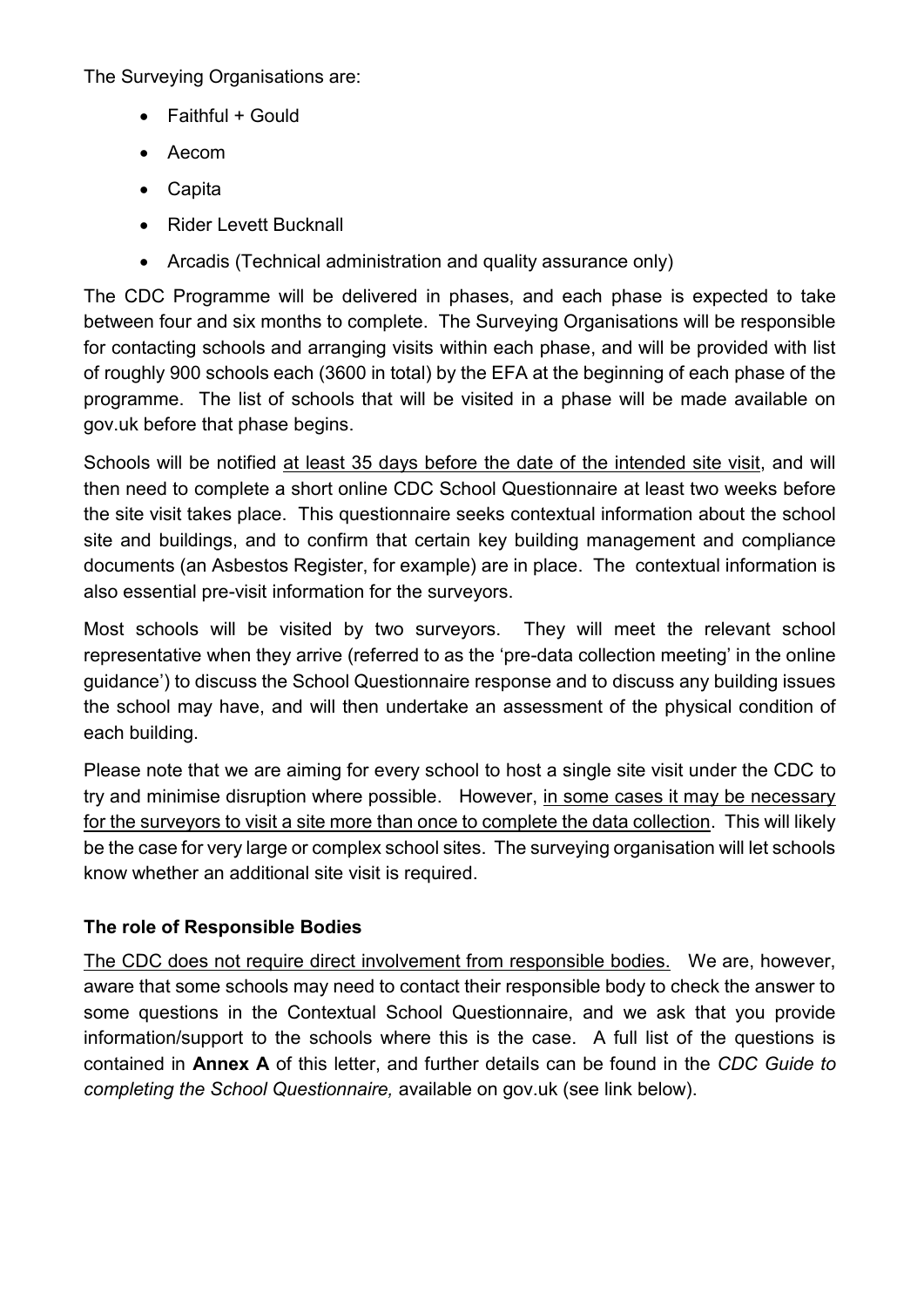## **Accessing CDC data**

Relevant CDC data will be made available to schools and responsible bodies via the online CDC Portal. We will soon be providing you with further details on how to access the portal, and when data will be available following the survey.

#### **Further information and guidance**

We will provide CDC guidance and information online here:

[https://www.gov.uk/guidance/condition-data-collection-programme-information-and](https://www.gov.uk/guidance/condition-data-collection-programme-information-and-guidance)[guidance.](https://www.gov.uk/guidance/condition-data-collection-programme-information-and-guidance)

This currently includes:

The *CDC Guide for Schools* document, which contains a list of FAQ's.

The School Guide to Completing the School Questionnaire and the Technical Reference Manual Part 1 and 2 will be published shortly.

#### **Feedback and how to contact the EFA**

Please use the EFA enquiry form (which is accessible via the link in the letterhead) for any questions or queries. Several feedback workshops for responsible bodies will be run throughout the programme. We will advise you when these workshops are scheduled.

Thank you in advance for supporting your schools in delivering this important programme.

Yours sincerely,

Liz hut

**Lindsay Harris** – Deputy Director, Capital Strategy and Intelligence

Education Funding Agency.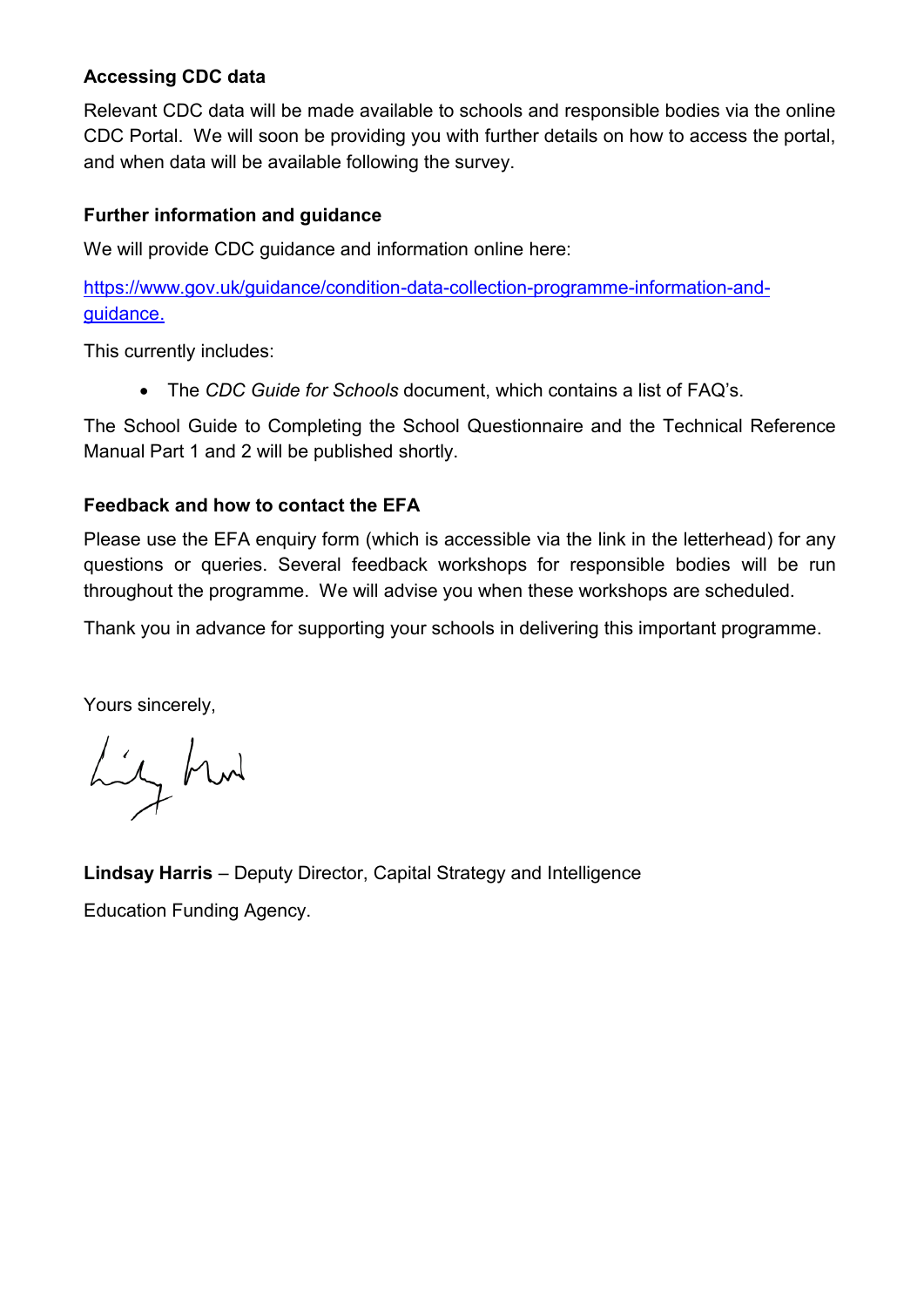## **Annex A – List of questions contained within the CDC School Questionnaire**

We ask each school to complete a short online CDC School Questionnaire at least two weeks before the date of the site visit. The information we ask schools to provide is shown below, for your information. The *CDC Guide to Completing the School Questionnaire*  document contains detailed guidance for schools regarding completion of the questionnaire and will be made available on gov.uk.

| <b>Question</b><br><b>Reference</b> | <b>Information Requested</b>              | <b>Comments</b>                                                                                                                                                                  |
|-------------------------------------|-------------------------------------------|----------------------------------------------------------------------------------------------------------------------------------------------------------------------------------|
| A <sub>1</sub>                      | School or establishment name              | The full name of the school or<br>establishment.                                                                                                                                 |
| A2                                  | DfE establishment number                  | 4 digits                                                                                                                                                                         |
| A <sub>3</sub>                      | Establishment URN number                  | 6 digits                                                                                                                                                                         |
| A4                                  | Establishment 'type'                      | Academy, Community school, Free school<br>etc.                                                                                                                                   |
| A <sub>5</sub>                      | Name of main site                         | The name of the main administrative site.<br>For schools with more than one site, this will<br>usually be the address which appears on<br>Edubase.                               |
| $\overline{AB - A10}$               | Full address and postcode of main<br>site |                                                                                                                                                                                  |
| A11-A15                             | Main CDC contact                          | Name, contact details and job title of the<br>main contact at the school for the purposes<br>of the CDC. Future communications about<br>the CDC will be directed to this person. |
| A16-A20                             | Second CDC contact                        | A secondary contact at the school or<br>establishment                                                                                                                            |
| A21                                 | Responsible body name                     | Name of responsible trust, local authority,<br>diocese etc                                                                                                                       |
| A22                                 | <b>Local Authority</b>                    | Local Authority name                                                                                                                                                             |
| A23                                 | Local Authority number                    | 3 digits                                                                                                                                                                         |

#### **Section A – School and contact details**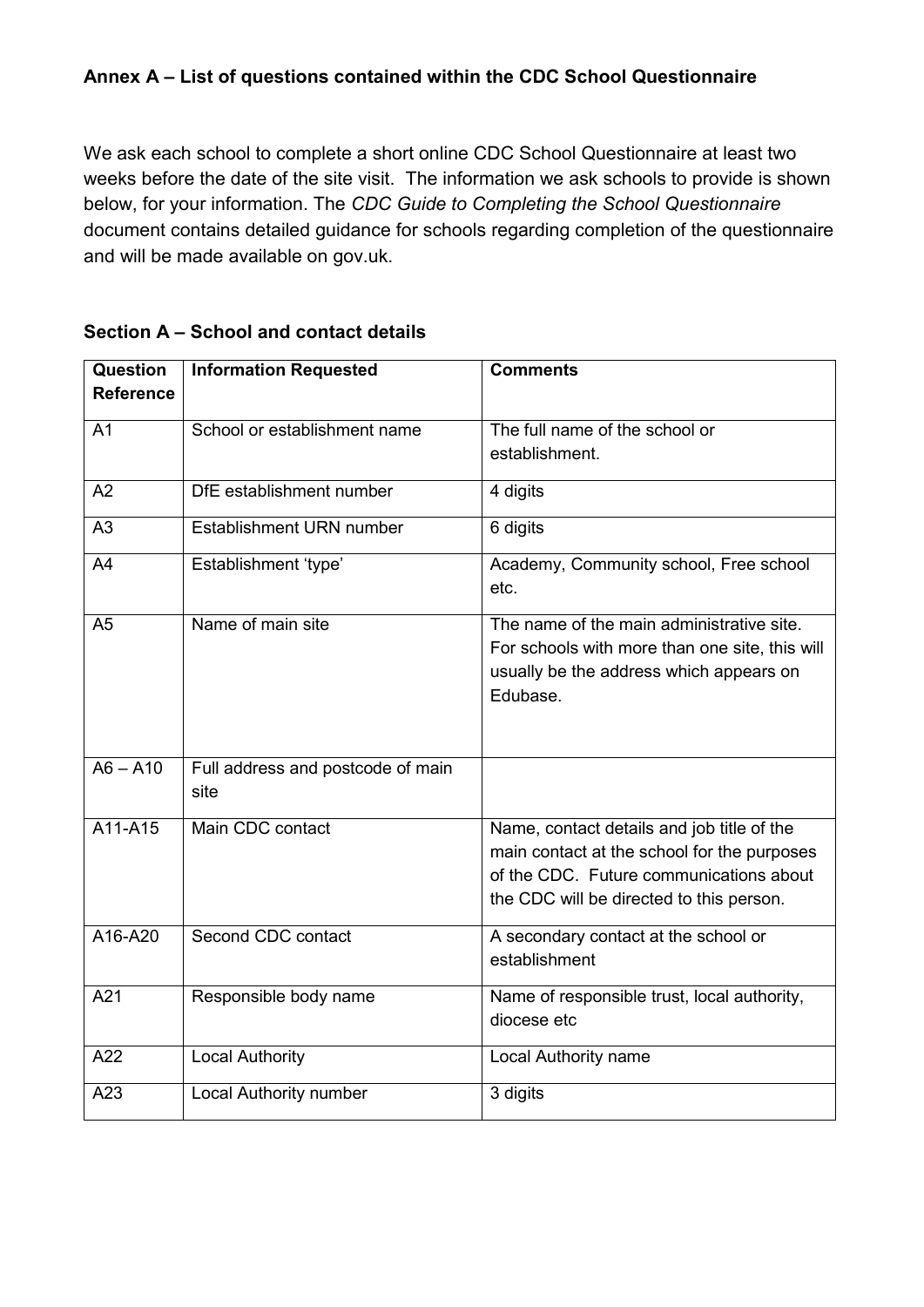## **Section B – Site context and planning related information**

The school are asked to state if any of the following are true for their site(s), to the best of their knowledge:

| <b>Question</b><br>reference | Question                                                                                                                  |
|------------------------------|---------------------------------------------------------------------------------------------------------------------------|
| <b>B1</b>                    | Do any parts of any of the school's sites fall within a Conservation Area?                                                |
| <b>B2</b>                    | Are there any Tree Preservation Orders (TPOs) in place on any of the school's<br>sites?                                   |
| B <sub>3</sub>               | Do any of the school's sites fall in an Area of Outstanding Natural Beauty (AONB)?                                        |
| <b>B4</b>                    | Do any of the school's sites fall within an area of Special Scientific Interest (SSSI)?                                   |
| B <sub>5</sub>               | Are there any species of animal present on any of the school's sites which are<br>protected by law ("protected species")? |
| B <sub>6</sub>               | Are there any known ground contamination issues on any of the school's sites?                                             |
| <b>B7</b>                    | Have any parts of any of the school's sites been used as landfill in the past?                                            |
| B <sub>8</sub>               | Do any of the school's sites have recurring issues with flooding?                                                         |
| B <sub>9</sub>               | Do DECs (Display Energy Certificates) exist for all school sites?                                                         |

## **Section C – Capacity and teaching accommodation.**

| <b>Question</b>  | <b>Information requested</b>                                                                    | <b>Comments</b>                                                                                                                                   |
|------------------|-------------------------------------------------------------------------------------------------|---------------------------------------------------------------------------------------------------------------------------------------------------|
| <b>Reference</b> |                                                                                                 |                                                                                                                                                   |
| C <sub>1</sub>   | Maximum forms of entry                                                                          | The maximum forms of entry that the school<br>considers it can accommodate                                                                        |
| C <sub>2</sub>   | Number of general classrooms,<br>across all sites and buildings                                 | The number of spaces used to teach whole<br>classes in a non-specialised subject (e.g.<br>maths, modern foreign languages,<br>humanities etc.)    |
| C <sub>3</sub>   | Number of Technology Workshops or<br>other specialist spaces, across all<br>sites and buildings | The number of spaces used to teach whole<br>classes in a specialised subject such as<br>food technology, design and technology,<br>drama studios. |
| C4               | Number of Science laboratories,<br>across all sites and buildings                               | The number of specialist spaces used to<br>teach whole classes in a science based<br>subject.                                                     |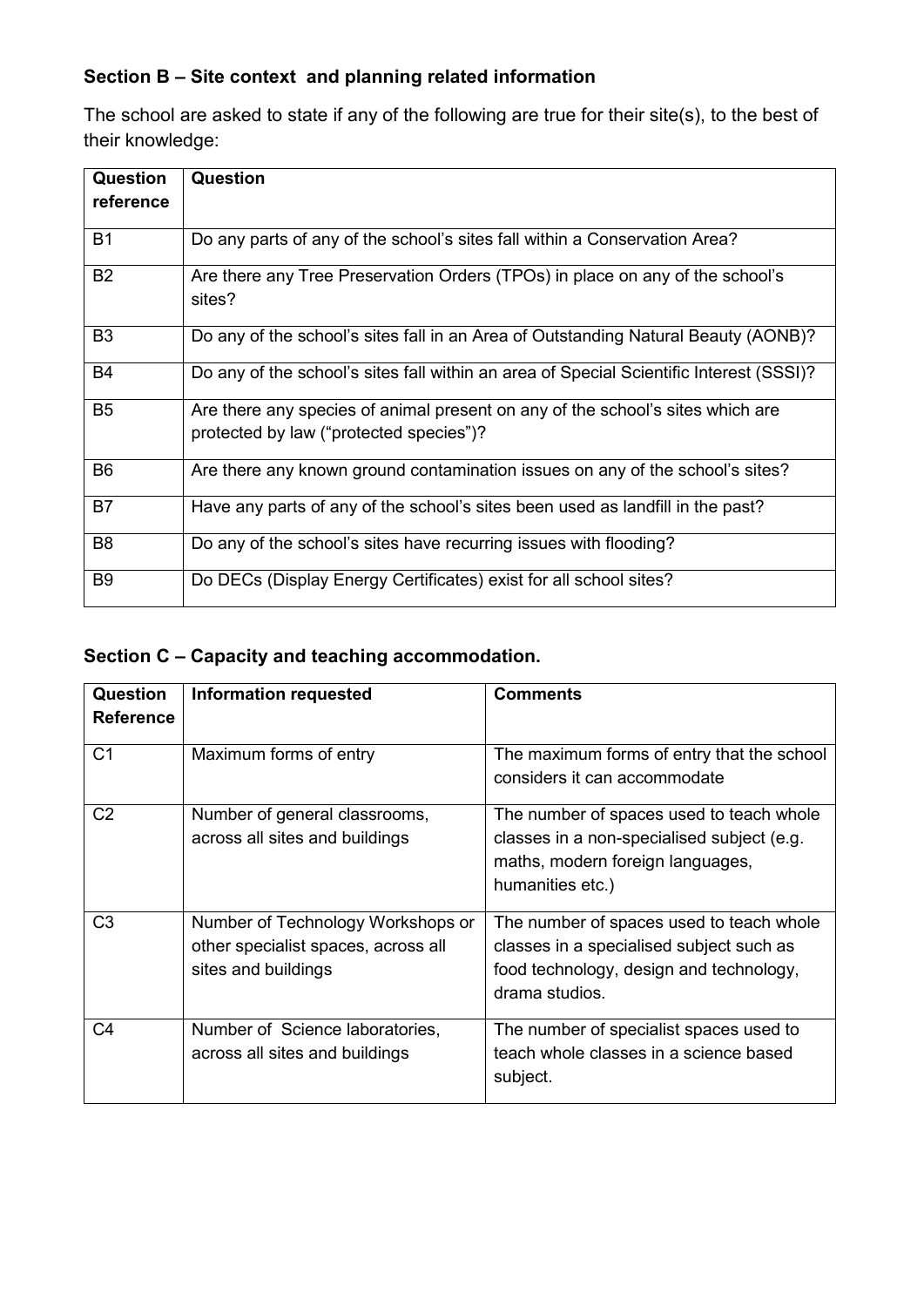#### **Section D – Existence of building compliance and management documentation**

Schools are asked to confirm the existence of the following building management and compliance documents, and provide the date for each:

| D1-D18 | <b>Electrical Test Certificate</b><br>$\bullet$                      |
|--------|----------------------------------------------------------------------|
|        | <b>Emergency Lighting Inspection Certificate</b><br>٠                |
|        | Fire Alarm Inspection Certificate<br>٠                               |
|        | Fire Risk Assessment(s)<br>٠                                         |
|        | Water Safety, Hygiene & Legionella documentation<br>$\bullet$        |
|        | <b>Gas Safety Test Report</b><br>$\bullet$                           |
|        | <b>Asbestos Register</b><br>٠                                        |
|        | Asbestos Management Plan<br>$\bullet$                                |
|        | Non passenger lift & hoist certificates (if applicable)              |
|        | Passenger Lift Insurance and Inspection Certificates (if applicable) |

# **Section E – Shared usage of sites**

| Question         | <b>Information requested</b>                                                                  | <b>Comments</b>                                                                                                                                                                                                  |
|------------------|-----------------------------------------------------------------------------------------------|------------------------------------------------------------------------------------------------------------------------------------------------------------------------------------------------------------------|
| <b>Reference</b> |                                                                                               |                                                                                                                                                                                                                  |
| E <sub>1</sub>   | Number of sites owned and<br>maintained by the school                                         | Voluntary controlled and community school<br>sites should be included, even if the<br>responsible body retains some responsibility<br>for building maintenance across the site.                                  |
| E2               | Number of sites, owned and<br>maintained by the school, which are<br>shared with other users  |                                                                                                                                                                                                                  |
| E3               | 'Type' for each organisation that<br>shares school owned and<br>maintained sites              | Drop down list: Non-school<br>nursery/Community use/non profit use, etc                                                                                                                                          |
| E4               | The number of sites used by the<br>school which are owned and<br>maintained by a third-party. | The answer to this question should not<br>include:<br>ex- local authority academy and free<br>school sites, even where the site is<br>on a long term lease from the local<br>authority or diocese.<br>PFI sites. |
| E5               | The 'category' of the site owners                                                             | Drop down list: Non-school<br>nursery/Community use/non profit use, etc                                                                                                                                          |